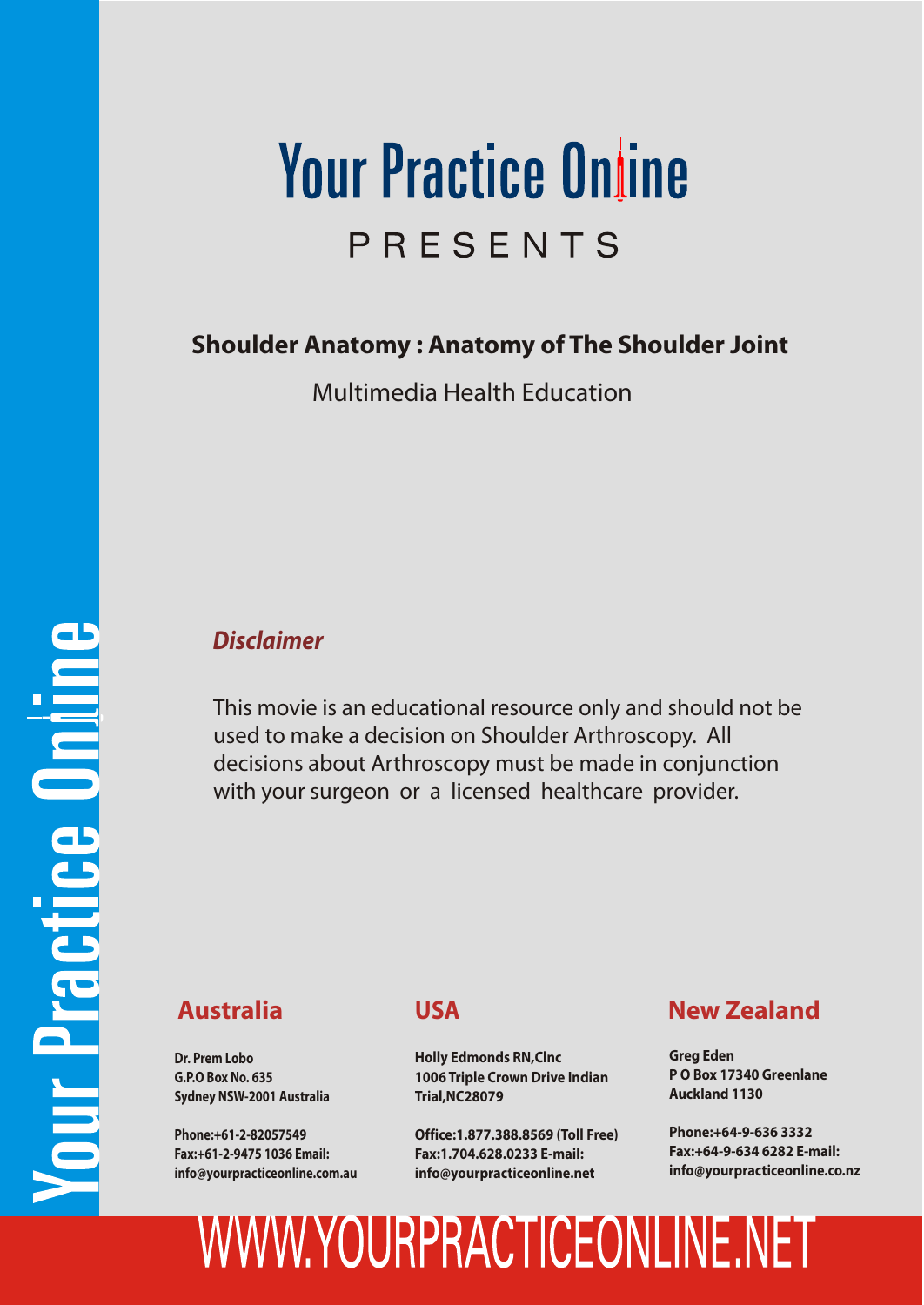#### MULTIMEDIA HEALTH EDUCATION MANUAL

TABLE OF CONTENTS

| SECTION        | CONTENT | PAGE |
|----------------|---------|------|
|                |         |      |
| 1. Bones       |         |      |
|                |         |      |
| 2. Soft Tissue |         |      |
|                |         |      |
| 3. Movements   |         |      |
|                |         |      |
|                |         |      |
|                |         |      |
|                |         |      |
|                |         |      |
|                |         |      |
|                |         |      |
|                |         |      |
|                |         |      |
|                |         |      |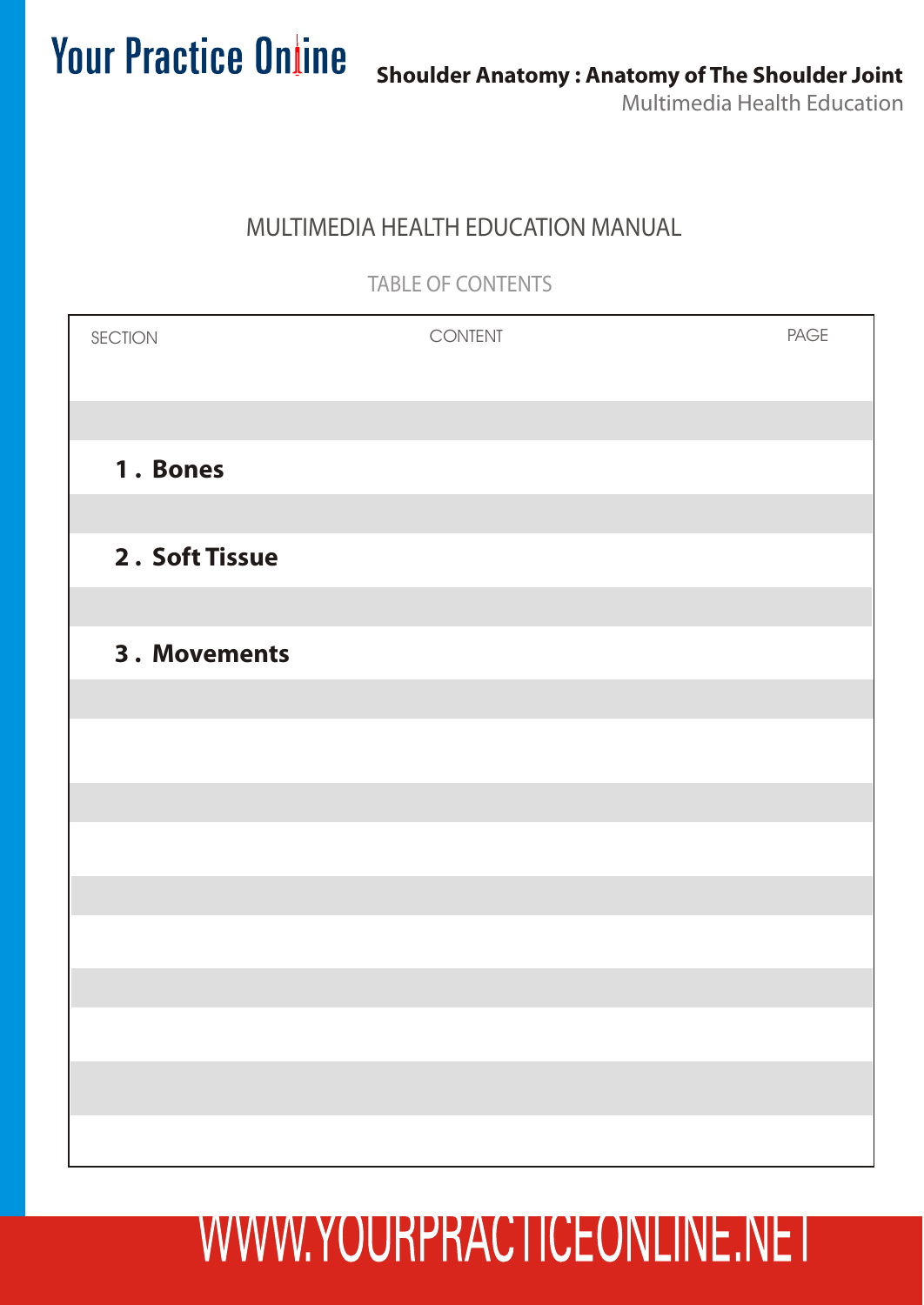#### INTRODUCTION

The information in this presentation has been intended to help consumers understand the structure and function of anatomical components and take charge of Orthopaedic health. The animated surgeries and procedures should help you understand Joint replacement procedures and help you to make a decision.

Also, it explains the risks, complications and provides guidelines for living with surgeries, conditions and procedures.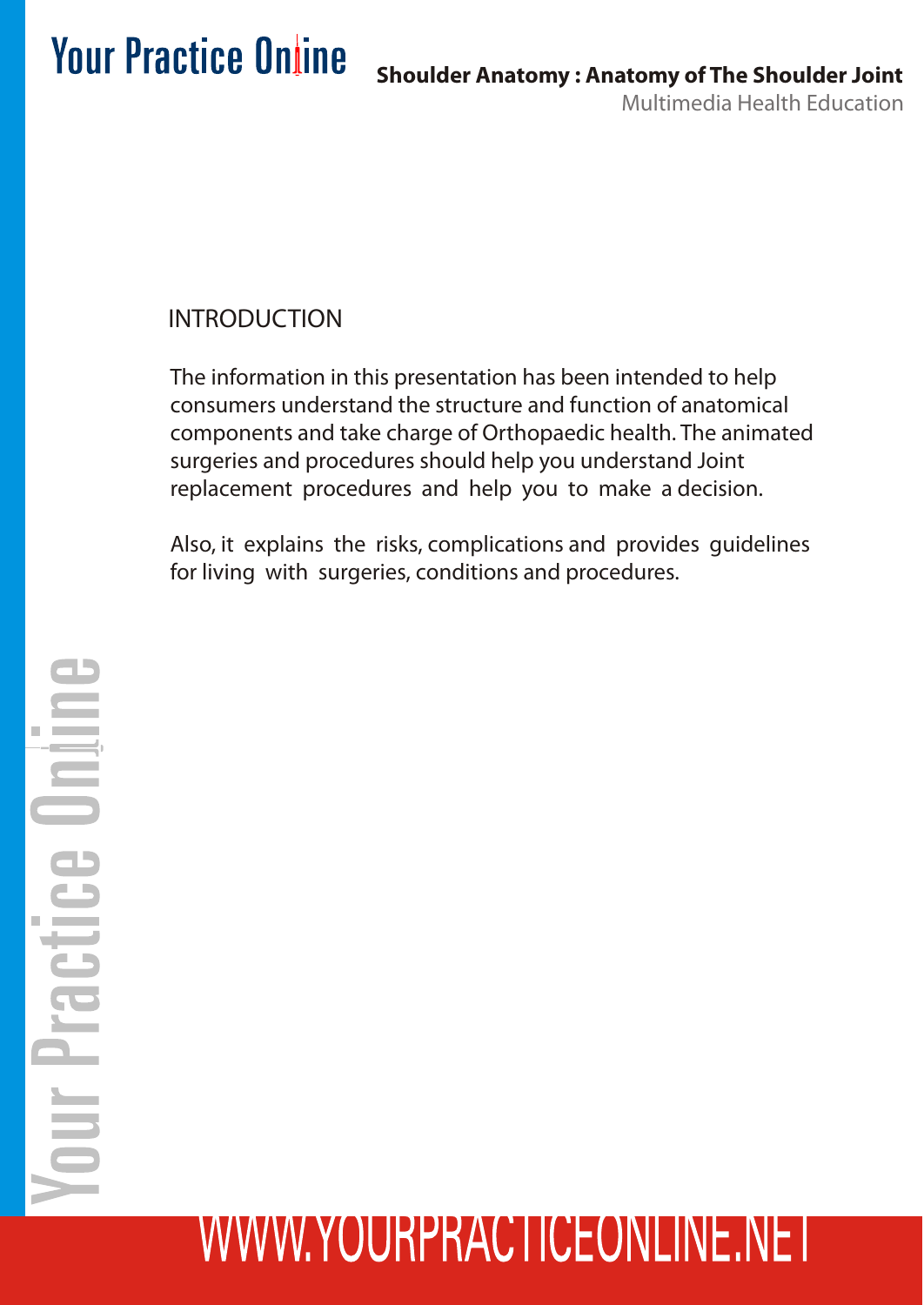### **Shoulder Anatomy : Anatomy of The Shoulder Joint**

Multimedia Health Education

#### The Shoulder Joint

"The shoulder is the most flexible joint in the body making it the most susceptible to instability and injury.

#### Bones

Shoulder is a 'ball-and-socket' joint. A 'ball' at the top of the upper arm bone (the humerus) fits neatly into a 'socket', called the glenoid, which is part of the shoulder blade (scapula).

Three bones, the collarbone (clavicle), the shoulder blade (scapula), and the upper arm bone (humerus) come together to form the shoulder

#### Humerus

Provides attachment to muscles of the upper arm. The humoral head forms the ball of the ball-andsocket shoulder joint.

#### Scapula

Scapula (shoulder blade) is a flat, triangular bone providing attachment to the muscles of back and neck.

#### Clavicle

The clavicle is an S-shaped bone that connects the shoulder girdle to the trunk. It maintains the shoulder in a functional position with the axial skeleton and allows varied arm positions in

In addition to its structural function, the clavicle protects major underlying nerves and blood vessels as they pass from the neck to the axilla.







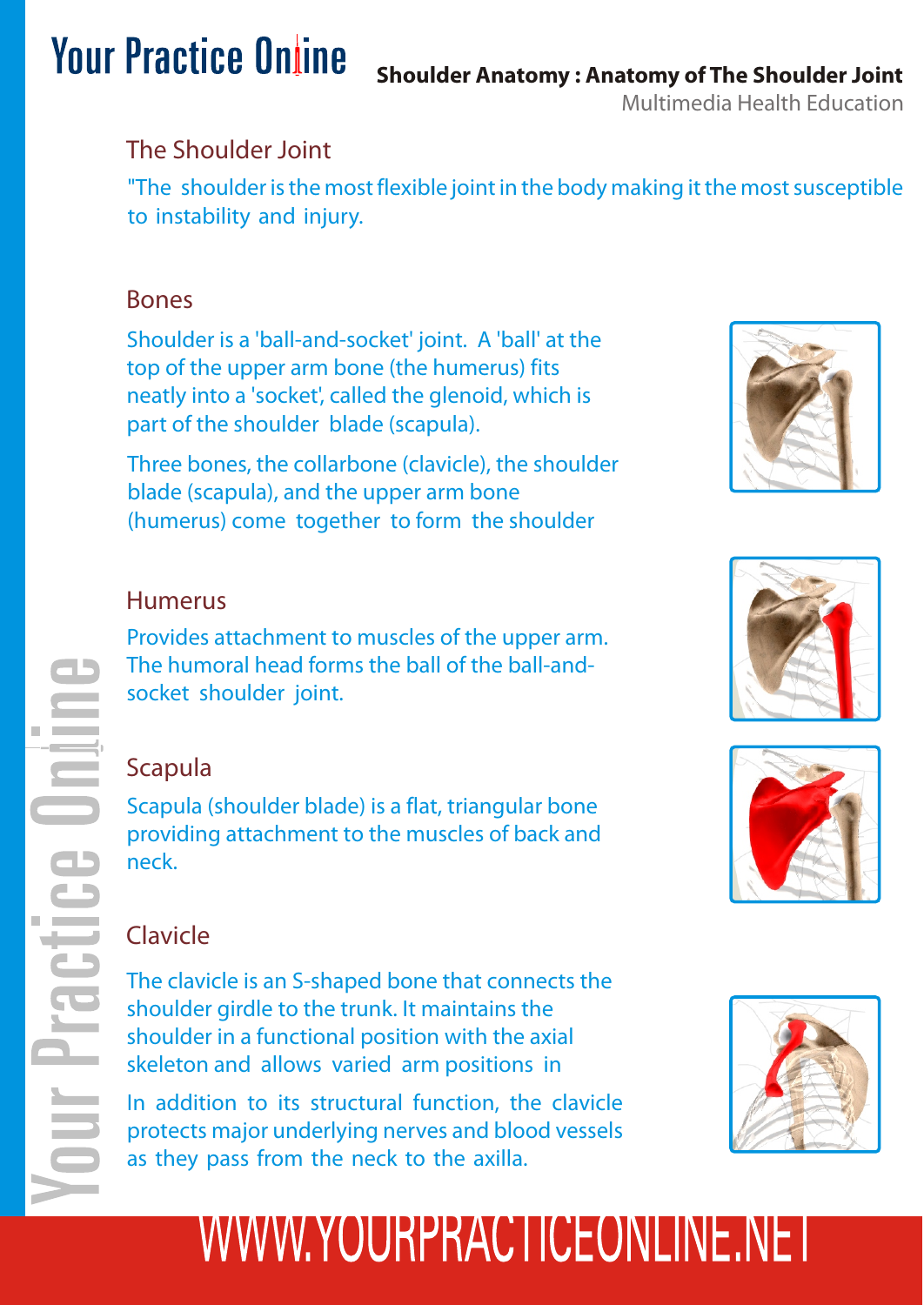#### **Shoulder Anatomy : Anatomy of The Shoulder Joint**

Multimedia Health Education

#### Coracoid Process

The coracoid process is the extension around the shoulder joint at the front - varus force

#### Acromion

The acromion is the extension of scapula (shoulder blade) around the shoulder joint at the rear to from a roof. This is also called the acromial

#### Glenoid

Glenoid, is the depression at the end of scapula that forms the socket of ball-and-socket shoulder

#### Soft Tissue

Shoulder is a 'ball- and-socket' joint. A 'ball' at the top of the upper arm bone (the humerus) fits neatly into a 'socket', called the glenoid, which is part of the shoulder blade (scapula).

Three bones, the collarbone (clavicle), the shoulder blade (scapula), and the upper arm bone (humerus) come together to form the shoulder joint.









#### Rotator Cuff

Rotator cuff The rotator cuff refers to a group of four tendons that attach four shoulder muscles to the upper arm (humerus) and hold it in the shoulder joint. Many shoulder problems are caused by injuries to the rotator cuff.

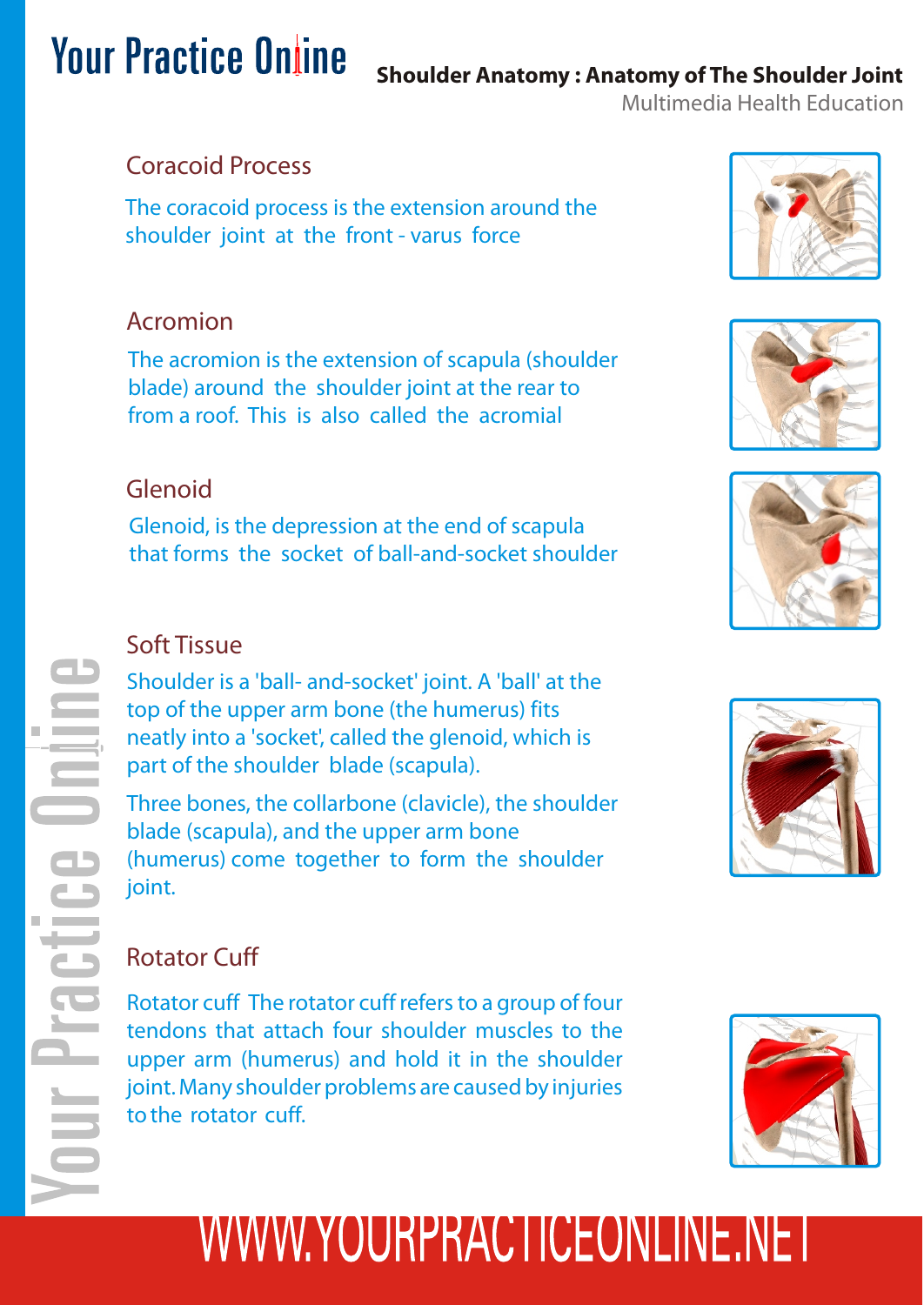#### **Shoulder Anatomy : Anatomy of The Shoulder Joint**

Multimedia Health Education

#### Biceps Tendons

The biceps tendon is a long cord-like structure which attaches the biceps muscle to the shoulder and helps to stabilize the joint.

#### Caraco Clavicular Ligament

Ligaments connect bone to bone, and coraco clavicular ligament connects the corocoid process of the scapula to the clavicle.

#### Acromio Clavicular Ligament

Ligaments connect bone to bone, and acromio clavicular ligament connects the Acromion process to the clavicle.

#### Glenoid Labrum

The Glenoid labrum is a ring of fibrous cartilage surrounding the glenoid for stabilization of the shoulder joint.

#### Articular Cartilage or the capsule

Articular cartilage or the capsule The capsule that surrounds the shoulder joint is a very strong ligament that helps to keep the ball and socket normally aligned.

#### Movements

Forward Flexion :

The straight arm is raised in front of the body, with the palm down, as high as possible.











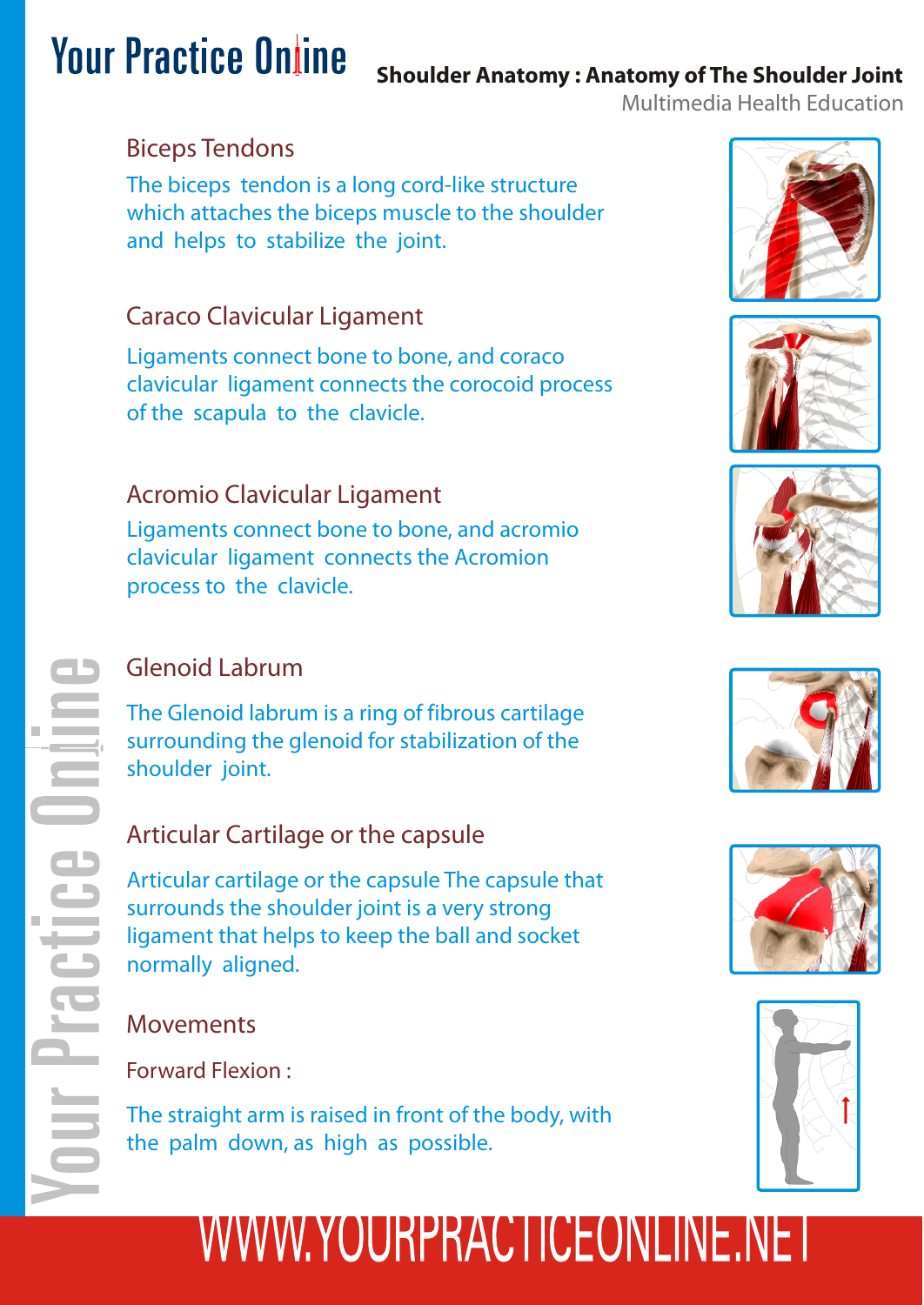Multimedia Health Education **Shoulder Anatomy : Anatomy of The Shoulder Joint**

#### Abduction :

The straight arm is raised at the side, with the palm down, as high as possible.

#### External Rotation :

The elbows are held by the sides of the body, bent at 9 with palms facing each other. Then, keeping the elbows in contact with the body, the hands are spread outward as far as possible.

#### Internal Rotation :

The arm is put behind the back with the elbow bend. The person reaches as far up the back as possible. This distance is measured from a specific point on the spine.



#### Summary

A good knowledge of this procedure will make the stress of undertaking the procedure easier for you to bear. The decision to proceed with the surgery is made because the advantages of surgery outweigh the potential disadvantages. It is important that you are informed of these risks before the surgery.